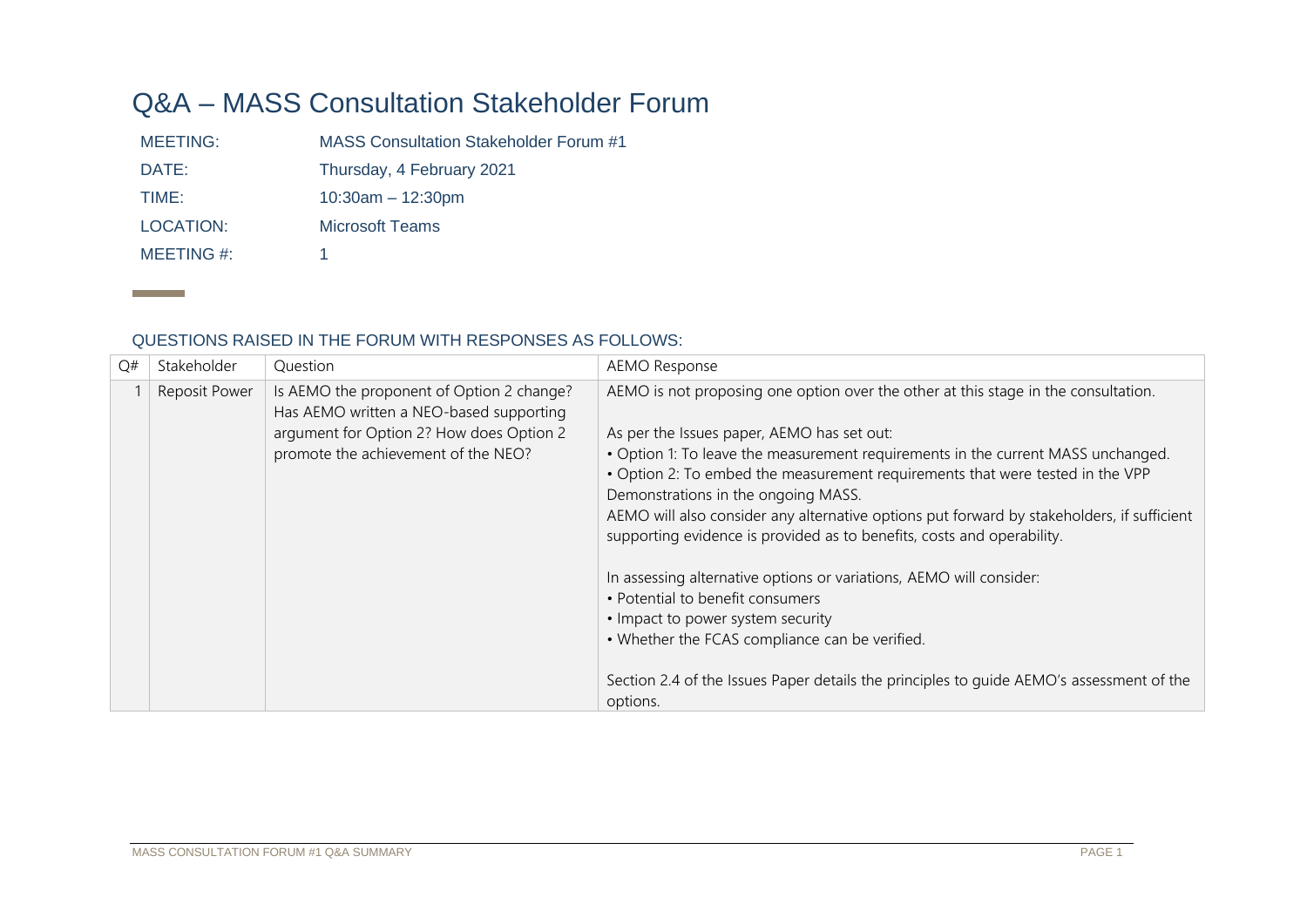| $\overline{c}$ | Empower<br>Energy                      | Of the two options presented, why are options<br>demonstrated outside of the VPP trial not<br>considered in this consultation paper?                                                                                                                                                                                                                                                                            | All options that were demonstrated in line with the MASS and the trial specification are<br>considered as part of this consultation.<br>The measurement requirements under Option 2 were trialled during the VPP<br>Demonstrations and the conditions linked to Option 2 have been devised based on the<br>learnings from the demonstrations. These measurement requirements have been<br>proven in terms of AEMO's ability to adequately verify compliance in the events<br>throughout the trial.<br>Proposals for alternative measurement options will be considered through the formal<br>submission process, however they need to include evidence-based justification,<br>demonstrating that the provision of FCAS from DER can be reliably verified to identify<br>non-compliances and whether FCAS has been genuinely delivered throughout the<br>relevant time period. |
|----------------|----------------------------------------|-----------------------------------------------------------------------------------------------------------------------------------------------------------------------------------------------------------------------------------------------------------------------------------------------------------------------------------------------------------------------------------------------------------------|--------------------------------------------------------------------------------------------------------------------------------------------------------------------------------------------------------------------------------------------------------------------------------------------------------------------------------------------------------------------------------------------------------------------------------------------------------------------------------------------------------------------------------------------------------------------------------------------------------------------------------------------------------------------------------------------------------------------------------------------------------------------------------------------------------------------------------------------------------------------------------|
| 3              | Enel X                                 | Will the third knowledge sharing report be<br>published before MASS submissions close?                                                                                                                                                                                                                                                                                                                          | The third knowledge sharing report <sup>1</sup> was published on 9 February 2021, prior to the<br>close of submissions.                                                                                                                                                                                                                                                                                                                                                                                                                                                                                                                                                                                                                                                                                                                                                        |
| 4              | Energy<br><b>Networks</b><br>Australia | Won't the requirement for very high time<br>resolution data (50 ms), plus other<br>requirements, in Option 2, make it prohibitively<br>expensive for DER to deliver FCAS (particularly<br>the aggregation of residential providers)? This<br>would exclude residential-scale aggregation<br>from participating in providing FCAS services,<br>which seems contrary to the general attempts<br>to integrate DER. | For clarity, Option 1 is to retain the high-speed <sup>2</sup> metering capability in the current MASS<br>and Option 2 uses the 1 second metering requirements currently being trialled as part of<br>the VPP Demonstrations.<br>As noted in the forum, there are different views regarding the implementation cost.<br>AEMO will use any information provided through the formal submission process to help<br>determine whether the cost of high-speed metering capability is an unnecessary barrier<br>to entry for the six-second FCAS markets.                                                                                                                                                                                                                                                                                                                            |
| 5              | Solar Analytics                        | For option 2, could you explain more about the<br>interaction between the 50ms meter<br>requirement (one per 5MW) and the 1s<br>reporting required for each site?<br>e.g. is each individual site meant to be<br>internally sampled and controlled at 50ms<br>resolution such that the response matches that                                                                                                    | If the aggregated FCAS response is lower than the minimum required response from a<br>VPP, the FCAS delivery from the site with the high-speed meter would be compared<br>with the expected response for a single system. AEMO would then verify whether the<br>proportional response was in line with the droop curve of the controllable device or if<br>frequency went below the assigned trigger setting of the switching controller. To<br>provide further clarification, the requirements refer to the measurement intervals only.                                                                                                                                                                                                                                                                                                                                       |

<sup>1</sup> Available: <https://aemo.com.au/-/media/files/initiatives/der/2021/vpp-demonstrations-knowledge-sharing-report-3.pdf?la=en>

 $^2$  High-speed data refers to measurements made at 50 ms or less as per clause 3.6(a)(iii) of the MASS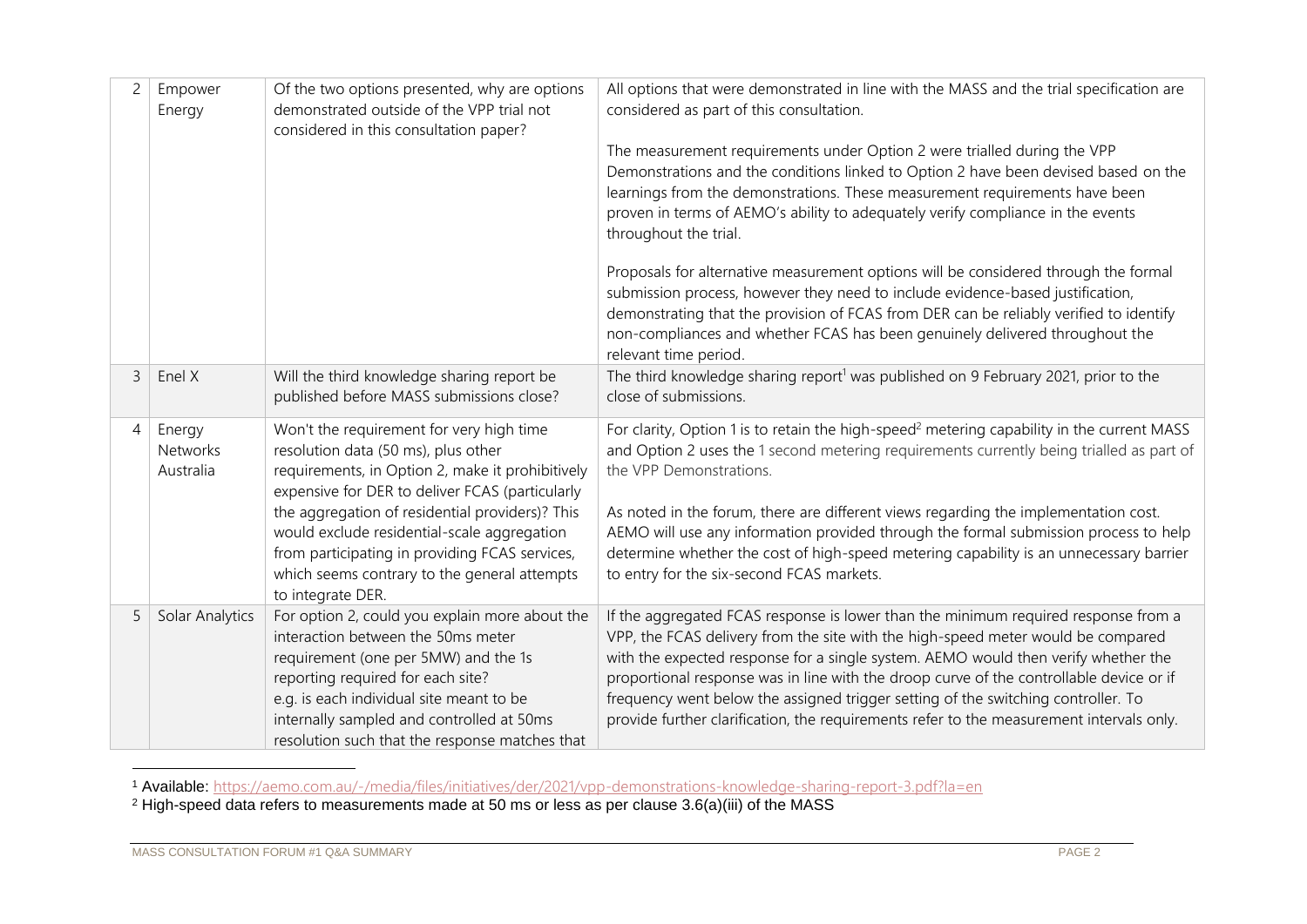|   |                                 | expected based on the 50ms freq<br>measurements?                                                                                                                                                                                                                                                                                                                                                                                                                                              |                                                                                                                                                                                                                                                                                                                                                                                                                                                                                                                                                                                                                                                                                                                                                                                                                                                                                                                                                                                              |
|---|---------------------------------|-----------------------------------------------------------------------------------------------------------------------------------------------------------------------------------------------------------------------------------------------------------------------------------------------------------------------------------------------------------------------------------------------------------------------------------------------------------------------------------------------|----------------------------------------------------------------------------------------------------------------------------------------------------------------------------------------------------------------------------------------------------------------------------------------------------------------------------------------------------------------------------------------------------------------------------------------------------------------------------------------------------------------------------------------------------------------------------------------------------------------------------------------------------------------------------------------------------------------------------------------------------------------------------------------------------------------------------------------------------------------------------------------------------------------------------------------------------------------------------------------------|
| 6 | Social Energy                   | In order to work out the implementation cost,<br>can we get clarification on this point: Page 13:<br>If the one unit per 5MW needs to have a<br>measurement at the GRID, the BATTERY and<br>the PV inverter (that's 3 meters), does EACH of<br>these need to be 50ms? That's a huge amount<br>of data (more than can run through a single<br>RS485 connection). This would also mean<br>that the "test" case is using completely<br>different measuring hardware to the general<br>VPP fleet. | The ability to capture high-speed data of frequency, grid flow, battery power and PV<br>inverter output by a single meter has been demonstrated by a participant in the trial.<br>The requirement for high-speed data in the trial was for frequency only per region, and<br>AEMO considers that this is not sufficient in terms of the ability to adequately verify<br>FCAS compliance and identify remedial action.<br>One of the learnings from the trial is that following the identification of an under-<br>delivery of ancillary services from the aggregate using 1 second measurements, high-<br>speed data for grid flow, battery power and PV inverter output provides AEMO with<br>necessary information to analyse the extent of the FCAS non-compliance and likely<br>rectification requirements. As a result, AEMO has included the grid flow, battery power<br>and PV inverter output in the Option 2 proposal, and is seeking industry feedback on<br>the overall approach. |
|   | Energy<br>Networks<br>Australia | What is wrong with the status quo? If VPPs are<br>currently successfully delivering FCAS, so why is<br>any change required? Has the need for change<br>been demonstrated?                                                                                                                                                                                                                                                                                                                     | The status quo is one of the options (Option 1) being consulted on.<br>VPPs can participate in the fast FCAS markets <sup>3</sup> under the current MASS framework, and<br>AEMO notes that current registered aggregated ancillary service providers with<br>residential battery systems use a single technology provider. However, a number of<br>additional providers have successfully demonstrated capability to provide 6-second<br>FCAS using the Option 2 measurement requirements as set out in the VPP<br>Demonstrations FCAS specification.<br>Since considerable time has passed since the development of the measurement<br>requirements for the VPP Demonstrations (June 2019), AEMO is revisiting the question<br>of whether the existing MASS measurement requirements still represent a material<br>barrier to FCAS participation from DER, as part of the current consultation.                                                                                             |

<sup>&</sup>lt;sup>3</sup> Fast Raise and Fast Lower contingency services as defined under Section 3.2 of the MASS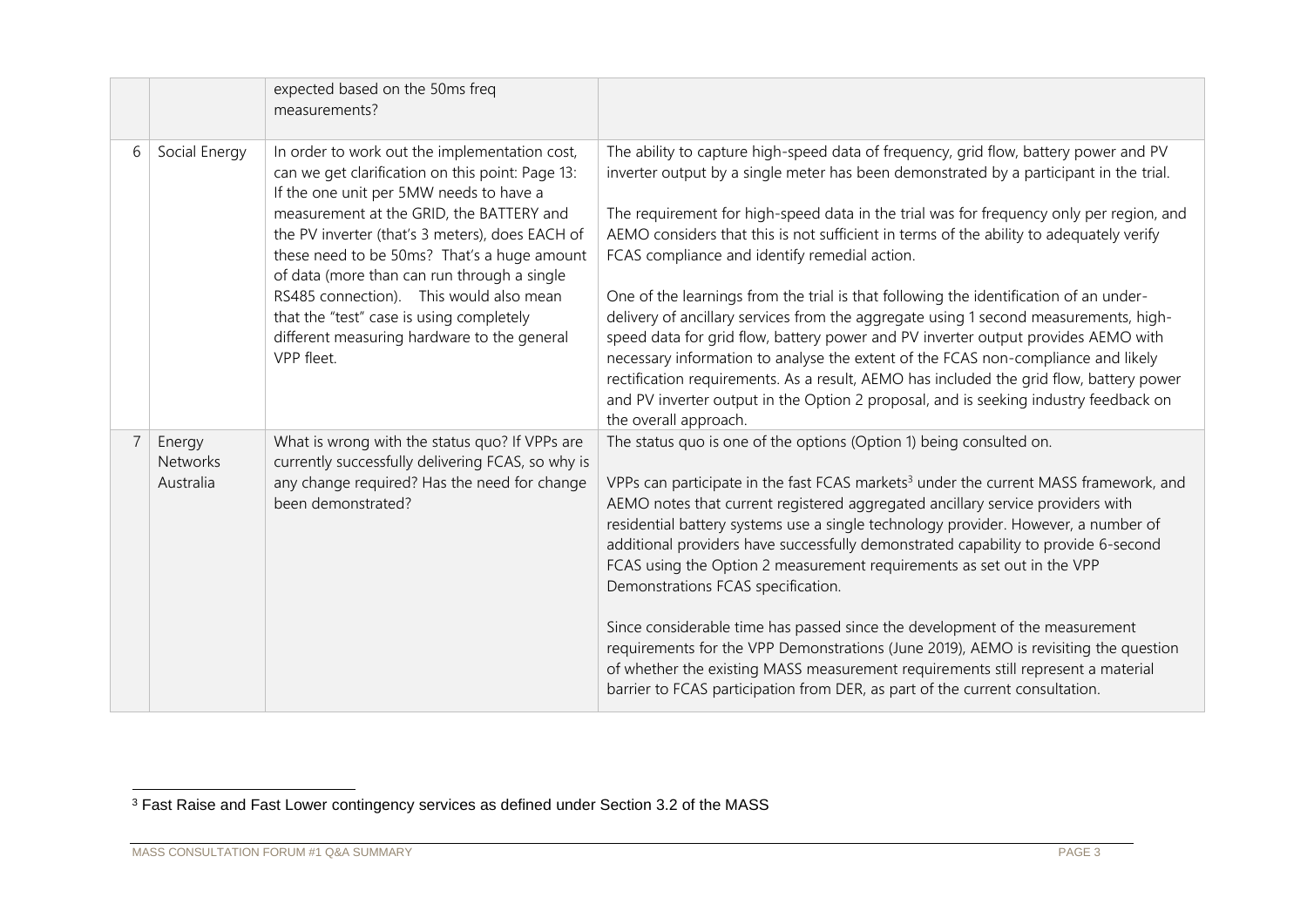| 8 | Reposit Power | How is the 5 MW high-speed meter effective at<br>confirming the response of the aggregate<br>system? Does it need to be at a NMI that has a<br>responding unit? Are the conditions and<br>response at the 5MW meter's site considered<br>to be the same conditions across every unit in<br>the aggregate system? What is the justification<br>for making that assumption? | As detailed above in response to Question 6, one of the learnings from the VPP<br>Demonstrations is that following the identification of an under-delivery of FCAS from<br>the aggregate using 1 second measurements, high-speed data for grid flow, battery<br>power and PV inverter output provides AEMO with necessary information to analyse the<br>extent of the non-compliance. The importance of the high-speed meter for every<br>aggregated capacity of 5 MW is further explained in Section 2.3.2 of the Issues Paper.<br>Under this proposal, the conditions and response at the high-speed meter site are<br>required to be the same across all units of a particular technology in the aggregate<br>system, and each type of controllable device requires a high-speed meter.<br>A VPP cannot have a combination of systems that are switched and proportional for the<br>same service under one DUID, as the requirement for initiating an FCAS response and<br>the amount of FCAS delivered at the same frequency is significantly different depending<br>on the type of FCAS controller. The same droop setting is assigned to the proportional<br>FCAS controllers as well.<br>A frequency injection test is completed for different types of controllable devices to<br>confirm their individual response. It is assumed that similar types of controllable devices<br>within the same VPP will respond similarly (droop response for proportional controller<br>and initiation time for switching controller). A frequency injection test is completed on |
|---|---------------|---------------------------------------------------------------------------------------------------------------------------------------------------------------------------------------------------------------------------------------------------------------------------------------------------------------------------------------------------------------------------|------------------------------------------------------------------------------------------------------------------------------------------------------------------------------------------------------------------------------------------------------------------------------------------------------------------------------------------------------------------------------------------------------------------------------------------------------------------------------------------------------------------------------------------------------------------------------------------------------------------------------------------------------------------------------------------------------------------------------------------------------------------------------------------------------------------------------------------------------------------------------------------------------------------------------------------------------------------------------------------------------------------------------------------------------------------------------------------------------------------------------------------------------------------------------------------------------------------------------------------------------------------------------------------------------------------------------------------------------------------------------------------------------------------------------------------------------------------------------------------------------------------------------------------------------------------------------|
|   |               |                                                                                                                                                                                                                                                                                                                                                                           | different types of controllable devices and a VPP wide test is also required under Option<br>2 to confirm whether the aggregated FCAS response is in line with the agreed settings<br>for the FCAS controller.                                                                                                                                                                                                                                                                                                                                                                                                                                                                                                                                                                                                                                                                                                                                                                                                                                                                                                                                                                                                                                                                                                                                                                                                                                                                                                                                                               |
| 9 | Reposit Power | There are changes outlined to the<br>measurement resolution only - are we to<br>assume that any other measurement                                                                                                                                                                                                                                                         | The allowable error in the measurements of power and frequency, and the accuracy<br>specified in the MASS remain unchanged under Option 2.                                                                                                                                                                                                                                                                                                                                                                                                                                                                                                                                                                                                                                                                                                                                                                                                                                                                                                                                                                                                                                                                                                                                                                                                                                                                                                                                                                                                                                   |
|   |               | specification will be unchanged and out of<br>scope for this review. E.g. resolution and<br>accuracy.                                                                                                                                                                                                                                                                     | Submissions can propose changes to resolution and accuracy for consideration and<br>further consultation, but should include evidence-based justification for the proposal<br>and information on costs, benefits and operability.                                                                                                                                                                                                                                                                                                                                                                                                                                                                                                                                                                                                                                                                                                                                                                                                                                                                                                                                                                                                                                                                                                                                                                                                                                                                                                                                            |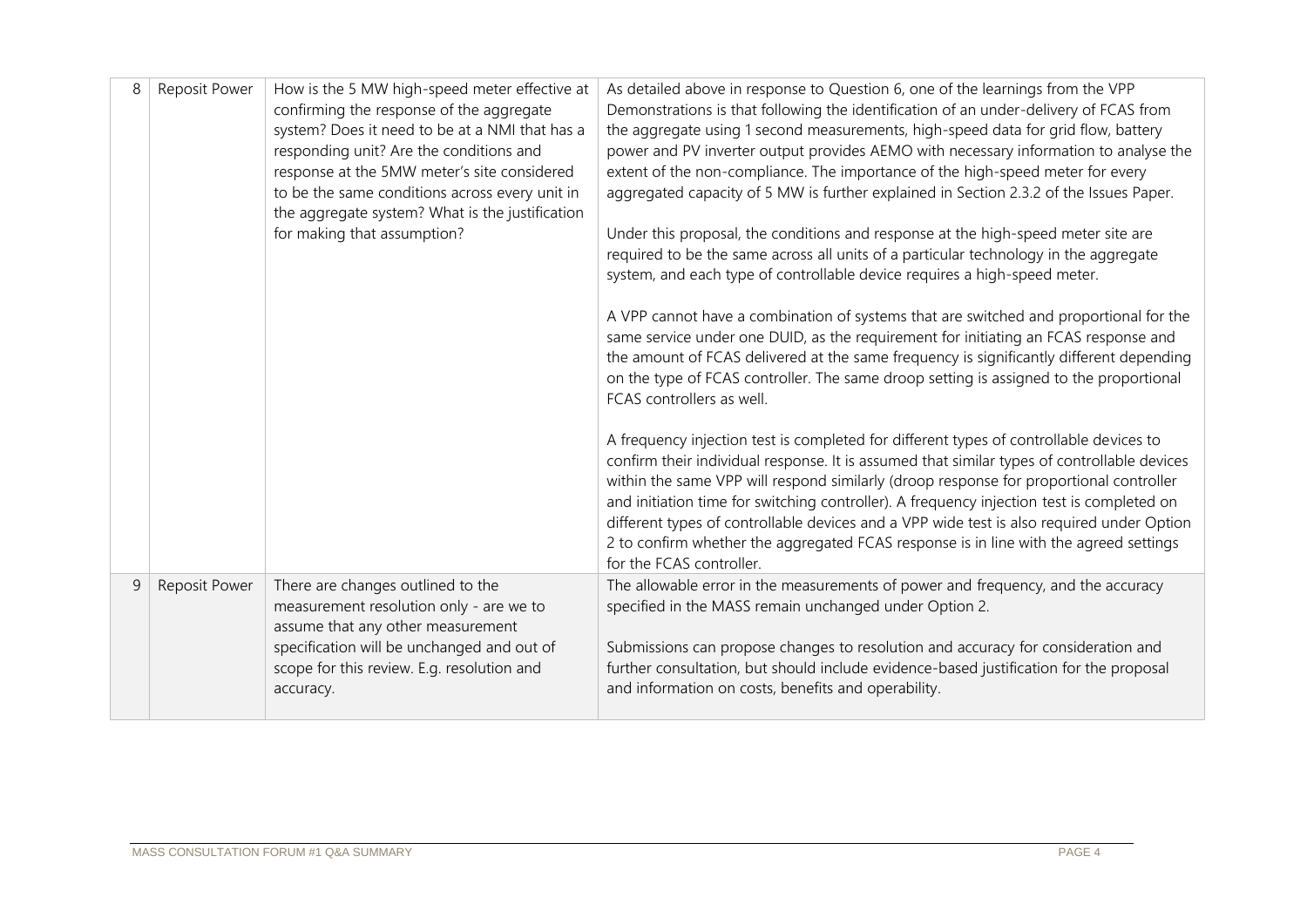| 10 | Reposit Power                          | If the assumption underpinning option 2 is that<br>high speed metering for DER is cost<br>prohibitive, how has AEMO tested that<br>assumption to either prove or disprove that<br>assumption?                                                                                                 | Through the VPP Demonstrations, AEMO tested alternative measurement requirements<br>with a view to lowering the barrier to entry for DER participants while at the same time<br>testing whether alternative measurement requirements could be effectively used to<br>verify FCAS compliance.<br>As part of this consultation process and noting the considerable time that has passed<br>since the development of the VPP Demonstrations requirements, AEMO has requested<br>feedback on whether high-speed metering capability and cost now represents a<br>material barrier to DER participation in the fast FCAS markets.                                                                                                                                                                                                                                                                                                                                                                                                                                                                                                                                                                             |
|----|----------------------------------------|-----------------------------------------------------------------------------------------------------------------------------------------------------------------------------------------------------------------------------------------------------------------------------------------------|----------------------------------------------------------------------------------------------------------------------------------------------------------------------------------------------------------------------------------------------------------------------------------------------------------------------------------------------------------------------------------------------------------------------------------------------------------------------------------------------------------------------------------------------------------------------------------------------------------------------------------------------------------------------------------------------------------------------------------------------------------------------------------------------------------------------------------------------------------------------------------------------------------------------------------------------------------------------------------------------------------------------------------------------------------------------------------------------------------------------------------------------------------------------------------------------------------|
| 11 | Energy<br><b>Networks</b><br>Australia | Consumers, via the ESB P2025 process, are<br>already possibly going to be required to invest<br>in multiple NMI standard meters to provide<br>services. Are we asking them to invest in<br>further monitoring? And while cost is a barrier<br>to participation, COMPLEXITY is also a barrier. | As detailed in response to Question 1, AEMO is not proposing one option over the<br>other, and is currently consulting with the industry to determine which option should be<br>implemented.<br>Minimising cost to consumers and managing power system security are AEMO's highest<br>priorities.<br>To clarify:<br>Option 1 maintains the status quo, which means that only consumers with high-speed<br>(50ms) meters at every inverter get the benefits of FCAS market participation.<br>Option 2 uses the 1s metering requirements currently being trialled as part of the VPP<br>Demonstrations, with a high-speed meter required for every 5 MW of aggregated<br>ancillary service capacity per region.<br>AEMO acknowledges that complexity can also be a barrier to entry and understands<br>that there are different levels of complexity depending on the measurement<br>requirements, type of FCAS controller and the controllable device itself. AEMO will<br>consider stakeholder feedback on to what extent simplifying the requirement can<br>reduce the barriers to participation while ensuring power system security is not<br>jeopardised and compliance can be effectively verified. |
| 12 | Yates Electrical                       | What happens when particular tech providers<br>also don't provide access to control their API<br>for FCAS?                                                                                                                                                                                    | This issue is outside of the remit of the MASS.<br>However, AEMO raised this matter in the rule change proposal for DER Minimum                                                                                                                                                                                                                                                                                                                                                                                                                                                                                                                                                                                                                                                                                                                                                                                                                                                                                                                                                                                                                                                                          |
|    |                                        |                                                                                                                                                                                                                                                                                               | <b>Technical Standards:</b>                                                                                                                                                                                                                                                                                                                                                                                                                                                                                                                                                                                                                                                                                                                                                                                                                                                                                                                                                                                                                                                                                                                                                                              |
|    |                                        |                                                                                                                                                                                                                                                                                               | 'For the system and markets of the future to operate efficiently, this minimum level of                                                                                                                                                                                                                                                                                                                                                                                                                                                                                                                                                                                                                                                                                                                                                                                                                                                                                                                                                                                                                                                                                                                  |
|    |                                        |                                                                                                                                                                                                                                                                                               | control functionality in platforms and devices must be consistent from the DER to the                                                                                                                                                                                                                                                                                                                                                                                                                                                                                                                                                                                                                                                                                                                                                                                                                                                                                                                                                                                                                                                                                                                    |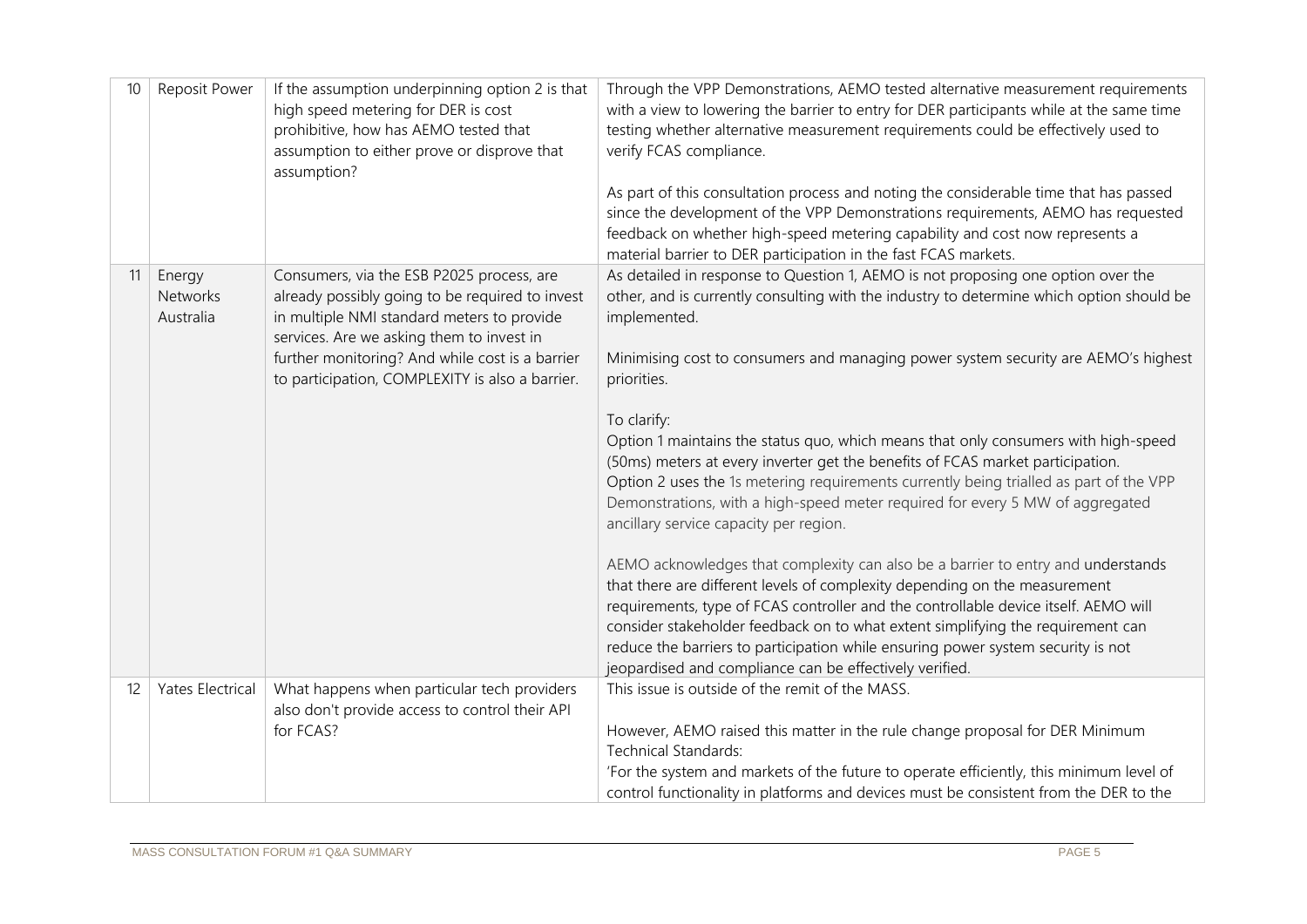|    |                           |                                                                                        | DNSP and AEMO, and ultimately once markets mature, to and from the VPP and DER<br>aggregators. Unless the millions of devices respond in a consistent manner, and critically<br>are tested to deliver this response, then the operation of this fleet is not secure, and<br>customers may be locked into control platforms and providers without the ability to<br>easily churn and take advantage of market competition. <sup>14</sup><br>The AEMC draft determination can be found here. <sup>5</sup>                                                                                                                                                                                                         |
|----|---------------------------|----------------------------------------------------------------------------------------|-----------------------------------------------------------------------------------------------------------------------------------------------------------------------------------------------------------------------------------------------------------------------------------------------------------------------------------------------------------------------------------------------------------------------------------------------------------------------------------------------------------------------------------------------------------------------------------------------------------------------------------------------------------------------------------------------------------------|
| 13 | Energy<br><b>Networks</b> | What is the benefit of <1 sec data to AEMO?                                            | Option 1 will allow AEMO to verify the delivery of the fast contingency services with a                                                                                                                                                                                                                                                                                                                                                                                                                                                                                                                                                                                                                         |
|    | Australia                 | To customers? Versus the cost of meeting<br>Option 2 requirements? Has AEMO undertaken | greater degree of accuracy, especially during complex events. It also allows for easier<br>diagnosis of where an FCAS delivery issue or other system issue may exist. AEMO always                                                                                                                                                                                                                                                                                                                                                                                                                                                                                                                               |
|    |                           | a CBA?                                                                                 | prefers higher resolution data, since it simply provides a more complete picture of<br>system performance. However, we recognise there is a need to consider a balance<br>against the potential participation barriers associated with this requirement. AEMO also<br>notes that potential fast frequency response services are likely to require data resolution<br>faster than 1 second.                                                                                                                                                                                                                                                                                                                      |
|    |                           |                                                                                        | Option 2 in the issues paper uses data with a resolution of less than or equal to 1 second<br>which is generally captured by the inverter itself. The VPP Demonstrations allowed FCAS<br>providers to measure at 1 second intervals on a limited basis as, at the time of<br>developing the trial specification, high-speed metering was regarded as a material<br>barrier. Since the VPP Demonstrations launched in July 2019, AEMO has been able to<br>verify the delivery of the fast contingency services using data with a resolution of 1<br>second. The VPP Demonstrations knowledge sharing reports also explain how AEMO<br>was able to identify FCAS under-delivery following power system incidents. |
|    |                           |                                                                                        | AEMO did not complete a CBA as part of the VPP Demonstrations, as the focus was to<br>establish whether VPPs could respond to a frequency disturbance and whether AEMO<br>could effectively verify the FCAS delivery under alternative measurement requirements.                                                                                                                                                                                                                                                                                                                                                                                                                                                |
|    |                           |                                                                                        | Question 4 in the Issues paper asks whether there is any cost benefit if less stringent<br>requirements are specified. AEMO is requesting the industry to provide detailed                                                                                                                                                                                                                                                                                                                                                                                                                                                                                                                                      |

## <sup>4</sup> AEMO rule change request available:

[https://www.aemc.gov.au/sites/default/files/202005/ERC0301%20RRC0037%20Rule%20change%20request%20pending\\_.pdf](https://www.aemc.gov.au/sites/default/files/202005/ERC0301%20RRC0037%20Rule%20change%20request%20pending_.pdf) <sup>5</sup> <https://www.aemc.gov.au/rule-changes/technical-standards-distributed-energy-resources>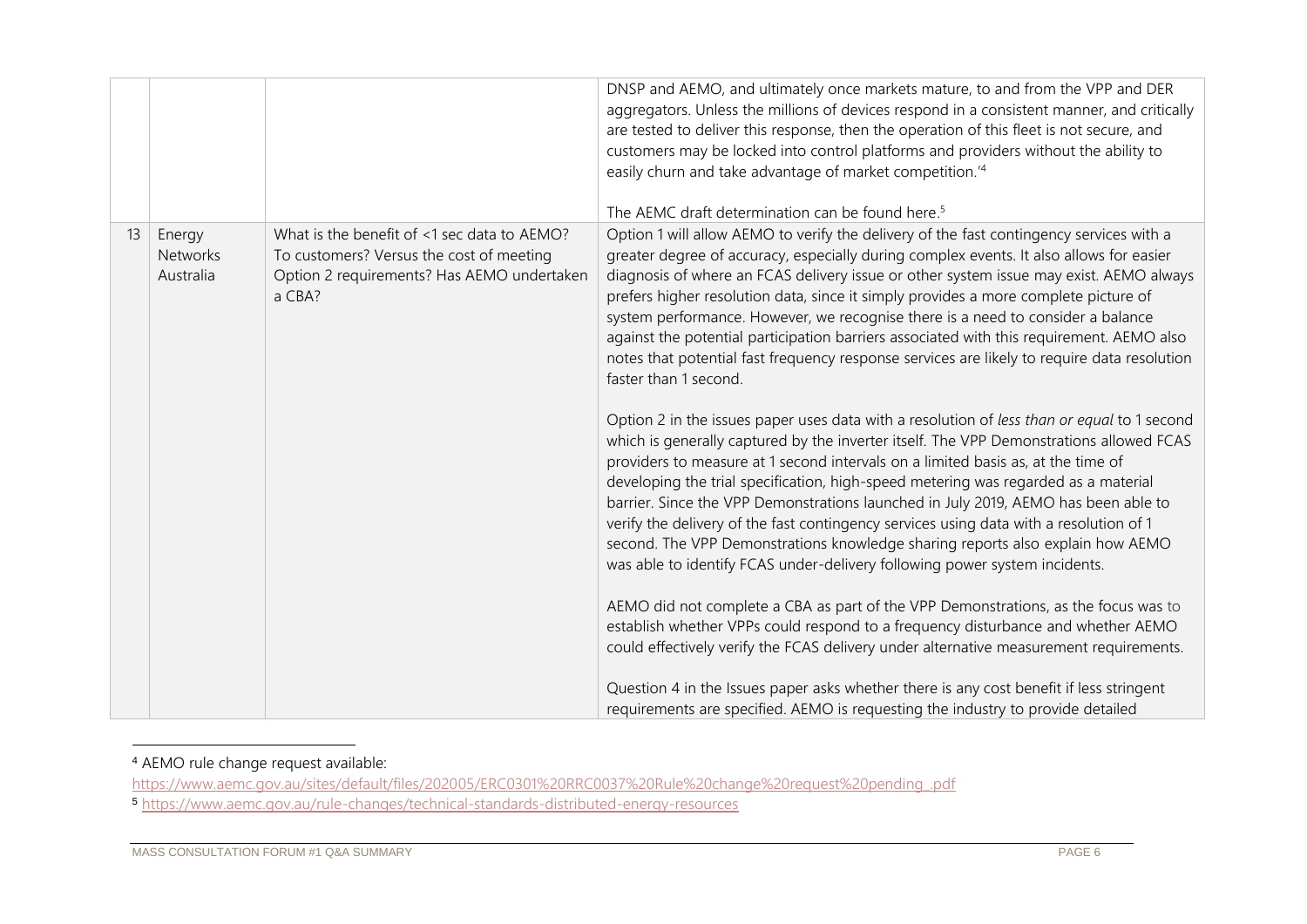|    |               |                                                                                                                                                                                                                                                                                                                                                                                                                                                                                                                                                                                                                                                                                                                                                                                                                                                                                           | information in submissions about the costs or benefits of both options (or a viable<br>alternative proposal).                                                                                                                                                                                                                                                                                                                                                                                                                                                                                                                                                                                                                                                                                                                                                                                                                                                                                                                                                                                                                                                                                                                                                                                                                                                  |
|----|---------------|-------------------------------------------------------------------------------------------------------------------------------------------------------------------------------------------------------------------------------------------------------------------------------------------------------------------------------------------------------------------------------------------------------------------------------------------------------------------------------------------------------------------------------------------------------------------------------------------------------------------------------------------------------------------------------------------------------------------------------------------------------------------------------------------------------------------------------------------------------------------------------------------|----------------------------------------------------------------------------------------------------------------------------------------------------------------------------------------------------------------------------------------------------------------------------------------------------------------------------------------------------------------------------------------------------------------------------------------------------------------------------------------------------------------------------------------------------------------------------------------------------------------------------------------------------------------------------------------------------------------------------------------------------------------------------------------------------------------------------------------------------------------------------------------------------------------------------------------------------------------------------------------------------------------------------------------------------------------------------------------------------------------------------------------------------------------------------------------------------------------------------------------------------------------------------------------------------------------------------------------------------------------|
| 14 | Social Energy | Page 12:<br>"Frequency injection test on every different<br>TYPE of controllable device." Define a TYPE -<br>is the Inverter a TYPE, or is each different<br>MODEL of inverter a TYPE. Or is a Hybrid<br>inverter different from a non-hybrid? 1-phase<br>different to 3-phase?                                                                                                                                                                                                                                                                                                                                                                                                                                                                                                                                                                                                           | The type of controllable device refers to the different technology types and model of<br>inverter.<br>A hybrid inverter is considered a different type of controllable device than a non-hybrid<br>one.<br>A single-phase inverter would also be considered a different type of controllable device<br>than a 3-phase inverter.                                                                                                                                                                                                                                                                                                                                                                                                                                                                                                                                                                                                                                                                                                                                                                                                                                                                                                                                                                                                                                |
| 15 | Reposit Power | MASS v6 outlines the principles of FCAS to be<br>"services that are essential to the<br>management of power system security<br>Contingency Services, which are enabled to<br>ensure the power system can arrest and<br>recover".<br>In the issues paper you have indicated that in<br>some scenarios "the change in active power<br>from the controllable device could be in line<br>with the quantity of ancillary services<br>however the power flow from or to the grid<br>could show that the VPP under-delivered"<br>As such you propose moving the measurement<br>location.<br>Are you concerned that the FCAS principles vs<br>the issue AEMO has outlined and proposed<br>solution appear to be at odds in terms of<br>delivery to the power system? An efficient NEM<br>would be one that delivers the appropriate<br>outcomes to the power system and not<br>"under-delivered". | The MASS aims to ensure that the data used to verify the delivery of FCAS is an accurate<br>representation of the quantity of service provided by the enabled device.<br>Section 2.1.2 of the issues paper details the FCAS measurement location in the VPP<br>Demonstrations, and refers to a scenario where, "the change in active power from the<br>controllable device could be in line with the quantity of ancillary services enabled for the<br>aggregated ancillary service facility, however the power flow from or to the grid could<br>show that the VPP under-delivered". This scenario illustrates how the current<br>measurement requirement could misrepresent the FCAS delivered by the controllable<br>device, because it cannot distinguish it from an independent response of load or PV at<br>the NMI, which are not enabled to provide FCAS.<br>AEMO agrees that an efficient NEM is one that delivers the appropriate outcomes to the<br>power system. It is equally important that an FCAS provider's delivery and compliance<br>are determined on the basis of the droop setting or frequency trigger setting, in this<br>case FCAS from the controllable device. However, AEMO notes Reposit Power's point<br>regarding the FCAS delivery to the power system and will consider this issue further<br>through the formal submissions. |
| 16 | Social Energy | How will the MASS interact with<br>AS4777.2:2020? The new AS4777 mandates a<br>priority of responses and forces some grid<br>support from every inverter. Will an FCAS                                                                                                                                                                                                                                                                                                                                                                                                                                                                                                                                                                                                                                                                                                                    | When delivering FCAS, the droop setting or the response from switching controllers is<br>more aggressive than the requirement under AS/NZS 4777.2:2020. When enabled in the<br>FCAS market, the participant must ensure that they will meet their FCAS requirements<br>following a frequency disturbance.                                                                                                                                                                                                                                                                                                                                                                                                                                                                                                                                                                                                                                                                                                                                                                                                                                                                                                                                                                                                                                                      |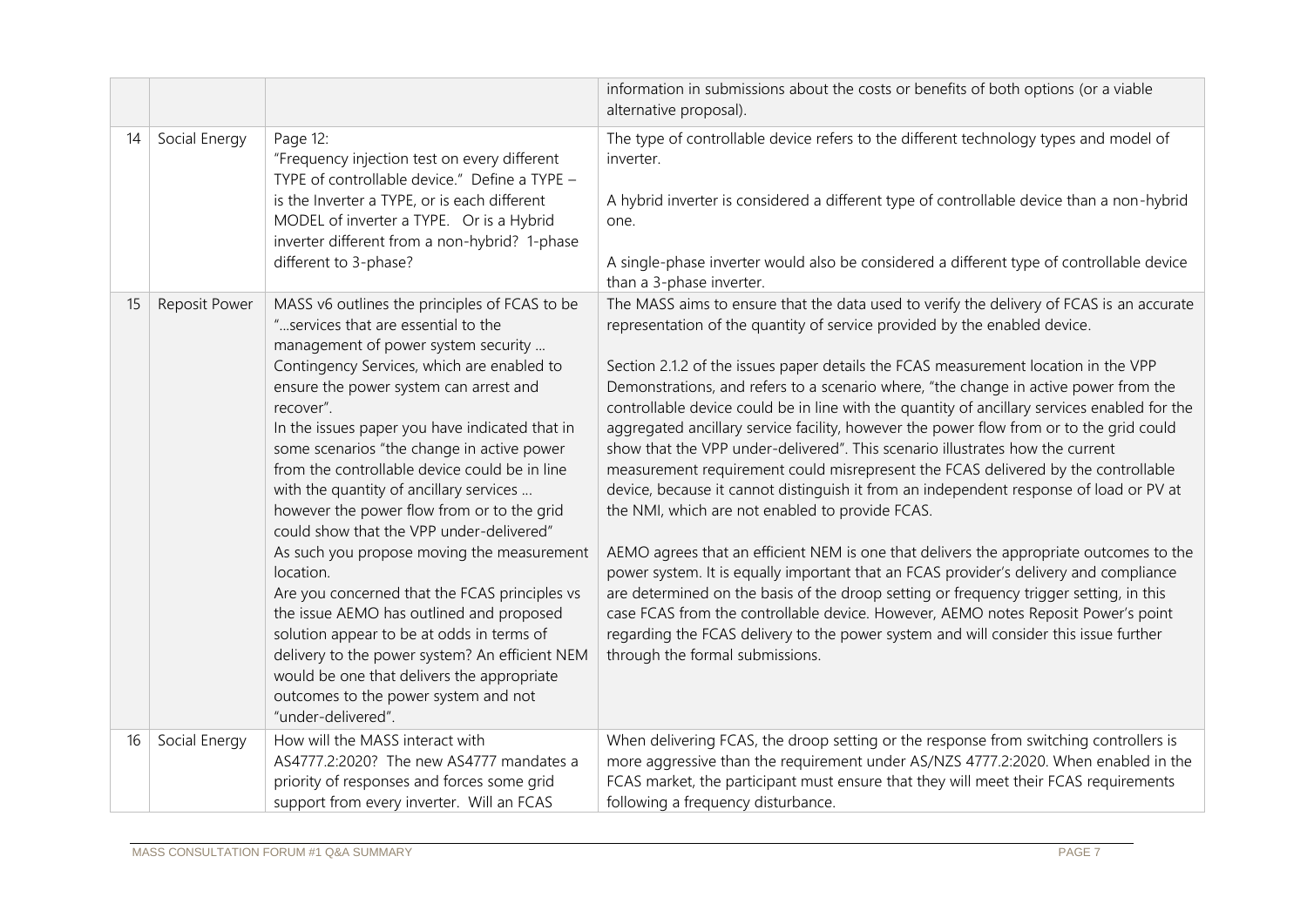|    |               | contract take precedence over AS4777<br>response requirements?                                                                                                                                                                                                                                                                                                                                                                                                                                                                                               |                                                                                                                                                                                                                                                                                                                                                                                                                                                                                                                                                                                                                              |
|----|---------------|--------------------------------------------------------------------------------------------------------------------------------------------------------------------------------------------------------------------------------------------------------------------------------------------------------------------------------------------------------------------------------------------------------------------------------------------------------------------------------------------------------------------------------------------------------------|------------------------------------------------------------------------------------------------------------------------------------------------------------------------------------------------------------------------------------------------------------------------------------------------------------------------------------------------------------------------------------------------------------------------------------------------------------------------------------------------------------------------------------------------------------------------------------------------------------------------------|
| 17 | Social Energy | How can we get to a point where ALL DER<br>devices have a standardised API - so a<br>controller could feasibly control every type of<br>inverter because every inverter would be<br>required to receive the same "message". The<br>costs trying to map and communicate with all<br>of the different types of inverters means that<br>only the larger inverter companies would be<br>used in VPPs. It also means that larger inverter<br>players can easily refuse to allow anyone other<br>than themselves to control their systems<br>stifling competition. | Refer to response to Question 12 for more details.                                                                                                                                                                                                                                                                                                                                                                                                                                                                                                                                                                           |
| 18 | Reposit Power | If there is a requirement to provide grid flow<br>under option 2, why not just measure at that<br>point? what is the benefit gained by measuring<br>each individual controllable device behind the<br>connection point?                                                                                                                                                                                                                                                                                                                                      | The grid flow is required for compliance purposes to ensure that the FCAS response<br>from the controllable device is genuinely delivered throughout the relevant time period.<br>This is detailed in Section 2.1.2 of the Issues paper. However, as illustrated in the Issues<br>paper, the grid flow alone may not indicate whether the FCAS provider's enabled device<br>actually delivered the required response.<br>AEMO encourages participants to provide a detailed formal submission with their<br>perspectives and information relating to measuring the delivery of FCAS using the flow<br>from, or to, the grid. |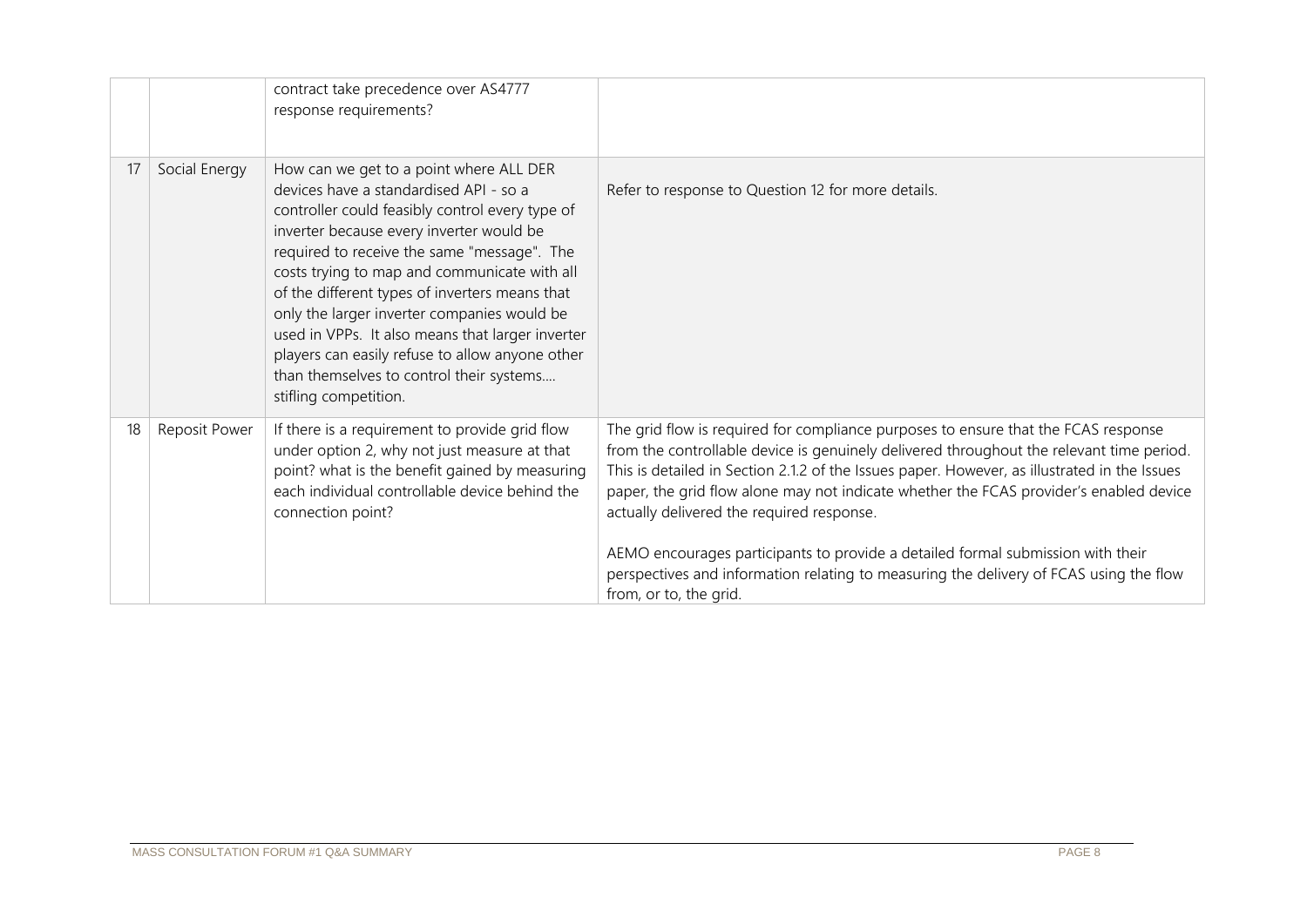| 19 | Energy<br><b>Networks</b><br>Australia | But why does AEMO need 50 ms data? Has the<br>need be demonstrated?                                                                                                                                                                                                                                                                                                                                                                                                                                                                                         | Under the current requirements of the MASS, the measurement of power and frequency<br>must be captured with a data resolution of less than or equal to 50 ms when<br>participating in the fast contingency FCAS markets. Data with a high resolution is<br>required to determine the inertial component of a synchronous generator's response to<br>a change in active power during a frequency disturbance, since the inertial component<br>from an ancillary service facility is excluded when determining whether a generator has<br>delivered its FCAS requirements. High-speed metering is also used to determine<br>whether the active power response from a synchronous generator during the first few<br>seconds of a power system incident was impacted due to a voltage disturbance, which<br>can result in reactive power being prioritised over active power. High resolution data is<br>also highly useful in diagnosing FCAS delivery issues and in general the dynamic<br>behaviour of systems especially during complex events.<br>The FCAS assessments completed during the VPP trial have demonstrated that FCAS<br>compliance for DER can be verified without high-speed data, at least for all events<br>examined in the trial. |
|----|----------------------------------------|-------------------------------------------------------------------------------------------------------------------------------------------------------------------------------------------------------------------------------------------------------------------------------------------------------------------------------------------------------------------------------------------------------------------------------------------------------------------------------------------------------------------------------------------------------------|-----------------------------------------------------------------------------------------------------------------------------------------------------------------------------------------------------------------------------------------------------------------------------------------------------------------------------------------------------------------------------------------------------------------------------------------------------------------------------------------------------------------------------------------------------------------------------------------------------------------------------------------------------------------------------------------------------------------------------------------------------------------------------------------------------------------------------------------------------------------------------------------------------------------------------------------------------------------------------------------------------------------------------------------------------------------------------------------------------------------------------------------------------------------------------------------------------------------------------------------------------|
| 20 | Social Energy                          | Net metering ALONE does not work. If I have<br>a battery I will charge it for 1 minute before my<br>contract period so that my response looks<br>larger (I won't need the battery to act by as<br>much) during my contracted period. I could<br>even turn the solar off just prior to my contract<br>period. Similarly, if PV decreases while I'm<br>trying to discharge a battery (a cloud comes<br>over), discharging the battery will have a<br>smaller "net" effect to the grid, so it may look<br>like a VPP is not meeting it's contracted<br>volume. | This point is acknowledged under Section 2.1.2 of the Issues paper and is the reason that<br>option 2 proposes that both the measurements of power from the controllable device<br>and the flow from, or to, the grid must be captured.<br>Refer to responses to Questions 15 and 18 for more detail.                                                                                                                                                                                                                                                                                                                                                                                                                                                                                                                                                                                                                                                                                                                                                                                                                                                                                                                                               |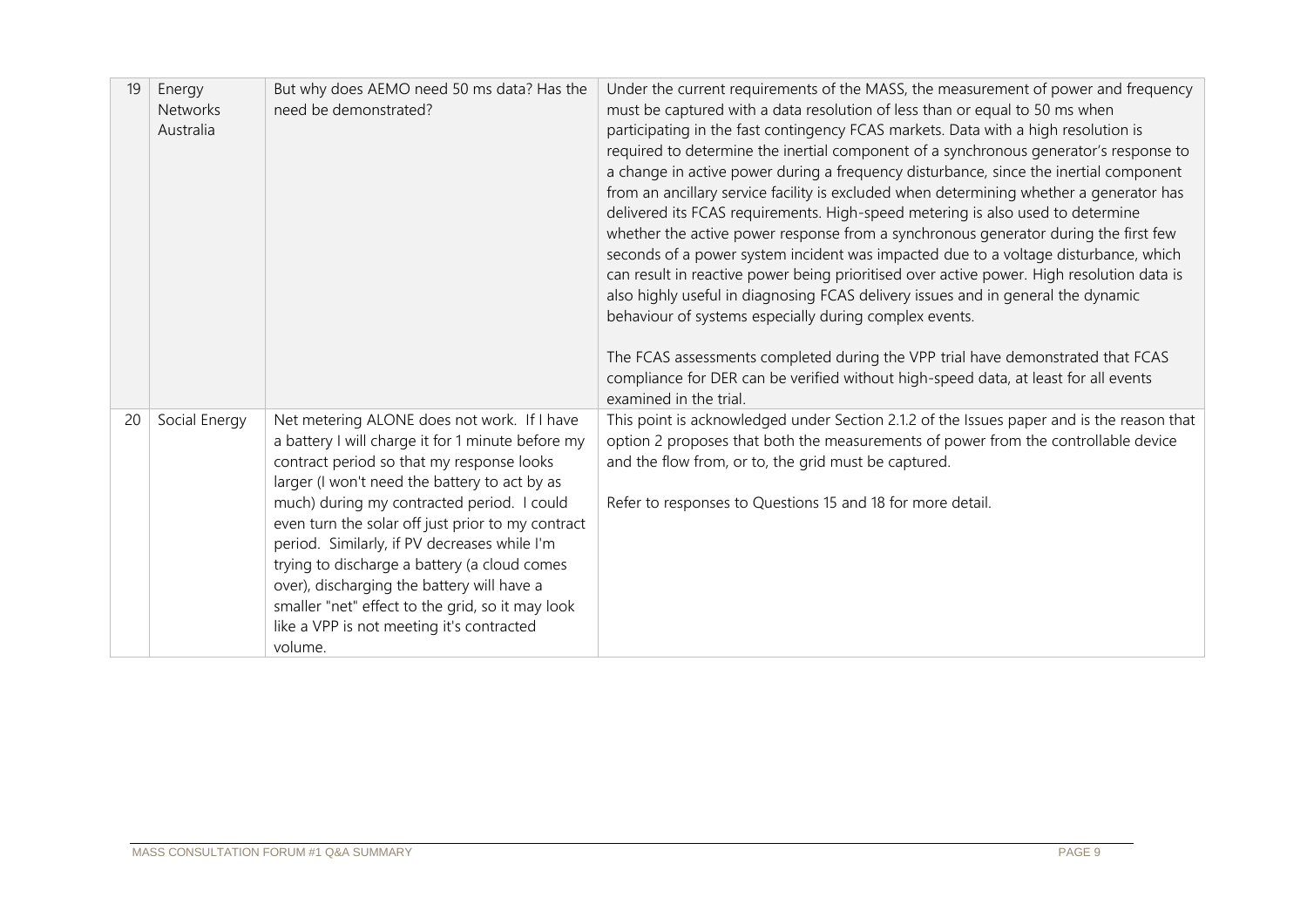| 21 | Reposit Power                                         | Is the only objective of FCAS metering to<br>reliably detect under-delivery of FCAS? If so,<br>why not apply it to all generation? Section 2.3.2<br>says it is inappropriate for larger generators to<br>be Option 2 metered because they will have a<br>larger change in MW/Hz. That suggests that<br>FCAS metering is not only to detect under-<br>delivery.                                                                                                                                                                                                                                                                                                                                                                                                                                                                                                                                      | FCAS metering is used to verify FCAS compliance and to detect under-delivery. Every<br>fast contingency FCAS provider must have high-speed metering capability under the<br>current MASS.<br>As detailed above in response to Question 19, data with a high resolution is required to<br>calculate the inertial component of synchronous generators and to determine whether<br>an ancillary service facility had to prioritise reactive power over active power if there was<br>also a voltage disturbance during a power system incident.<br>The inertial component from a facility is excluded when determining the FCAS delivery.<br>As DERs do not inherently provide any inertia, 50 ms data is not required to calculate<br>their inertial component.       |
|----|-------------------------------------------------------|-----------------------------------------------------------------------------------------------------------------------------------------------------------------------------------------------------------------------------------------------------------------------------------------------------------------------------------------------------------------------------------------------------------------------------------------------------------------------------------------------------------------------------------------------------------------------------------------------------------------------------------------------------------------------------------------------------------------------------------------------------------------------------------------------------------------------------------------------------------------------------------------------------|--------------------------------------------------------------------------------------------------------------------------------------------------------------------------------------------------------------------------------------------------------------------------------------------------------------------------------------------------------------------------------------------------------------------------------------------------------------------------------------------------------------------------------------------------------------------------------------------------------------------------------------------------------------------------------------------------------------------------------------------------------------------|
| 22 | <b>Grant Stepa</b><br>(Independent<br>representative) | We can't assume that a site only has one DER<br>device that will be used for FCAS. A site may<br>have multiple DER appliances (Solar, Battery,<br>Smart WH, Pool Pump etc) under HEMs<br>orchestration reliant on connection point<br>metering. In a situation where for instance a<br>battery is NOT coordinated with other Smart<br>HEMs coordinated DER (Smart Water Heater<br>etc) serves no one, as a battery FCAS response<br>may immediately be offset by the HEMs<br>controller. Hence the need for LOCAL<br>interfaces and LOCAL control enablement for<br>all Smart DER on a site. Closed off local<br>interfaces from certain battery providers that<br>require round trips to clouds for control cannot<br>continue under orchestrated DER sites that<br>provide FCAS service from multiple devices on<br>the site. Site Net metering is a must. That's my<br>field experience to date. | A site can have multiple devices that deliver FCAS. Under option 2, a participant can<br>choose to deliver FCAS at the device level. The option to measure at the connection<br>point level is already allowed under the current MASS and will not be superseded even if<br>there is an alternative measurement arrangement for DER.<br>It may be suitable to only allow one FCAS participant per NMI but the issue of<br>interoperability should be addressed in the DER Minimum Technical Standards rule<br>change. AEMO recommended an interoperable approach in the rule change proposal<br>which is now being considered by the AEMC. AEMO encourages stakeholders to engage<br>in that the rule change process so that their perspectives can be considered. |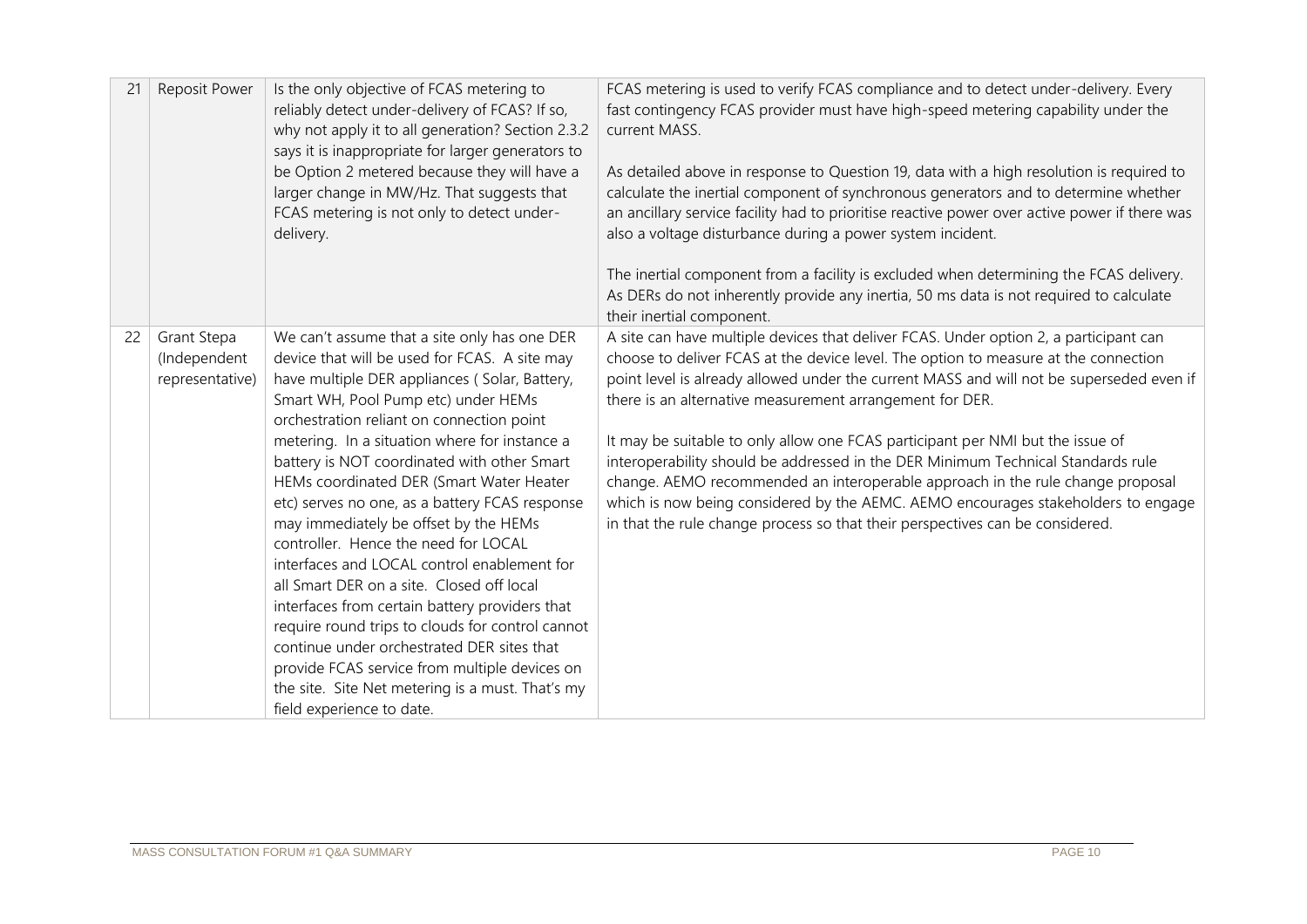| 23 | Social Energy        | The hardware issue with 50ms readings is the<br>comms. If the 50ms readings need to come<br>from multiple meters, RS485 channels cannot<br>handle the data volume. Making a 50ms meter<br>(power or frequency) is easy and not<br>expensive. Even at that accuracy for the<br>frequency meter - no problem. Getting a<br>reading from MANY devices is a problem,<br>particularly if the data needs to be processed<br>by a central controller for the house/site. | AEMO would like to understand through the formal submission process whether the<br>comms can be upgraded and the cost to do so, in order to sample high-speed data<br>from every site and provide this data for AEMO to verify FCAS compliance after a power<br>system incident                                                                                                                                                                                                       |
|----|----------------------|-------------------------------------------------------------------------------------------------------------------------------------------------------------------------------------------------------------------------------------------------------------------------------------------------------------------------------------------------------------------------------------------------------------------------------------------------------------------|---------------------------------------------------------------------------------------------------------------------------------------------------------------------------------------------------------------------------------------------------------------------------------------------------------------------------------------------------------------------------------------------------------------------------------------------------------------------------------------|
| 24 | Tesla                | One other risk to flag re installing a high speed<br>meter per 5MW is that they will likely be<br>installed on customer properties. If a customer<br>churns from their retailer, or opts-out of a VPP<br>program, then that investment is likely to be<br>lost.                                                                                                                                                                                                   | If the meter is installed at a site that is no longer under the retailer's control for FCAS<br>purposes, the FCAS provider would need to relocate the meter to meet the<br>requirements under Option 2.                                                                                                                                                                                                                                                                               |
| 25 | <b>Reposit Power</b> | DER doesn't do inertia response today. But it<br>absolutely will in the future.                                                                                                                                                                                                                                                                                                                                                                                   | Potential future services such as synthetic inertia and FFR are likely to require<br>measurements with a resolution much higher than 1 second. While this is out of scope<br>for this consultation, it would seem prudent for FCAS providers to consider the future<br>outlook for frequency response services in their decision making.<br>Please notes that the MASS defines minimum requirements, and providers are free to<br>implement solutions that exceed those requirements. |
| 26 | <b>ERM Power</b>     | Will the 50 ms recorder only be required if the<br>VPP or DER wants to supply fast services. Can<br>the slow and delayed services be supplied with<br>1 sec metering. Does this not then allow<br>potential service providers to choose what<br>services they will register for?                                                                                                                                                                                  | Yes, the measurements of power and frequency with a data resolution of 1 second meet<br>the sampling rate requirements of the current MASS for the slow and delayed services.<br>AEMO notes that the allowable error and resolution of the measurements differ<br>between the fast and slow/delayed services.                                                                                                                                                                         |